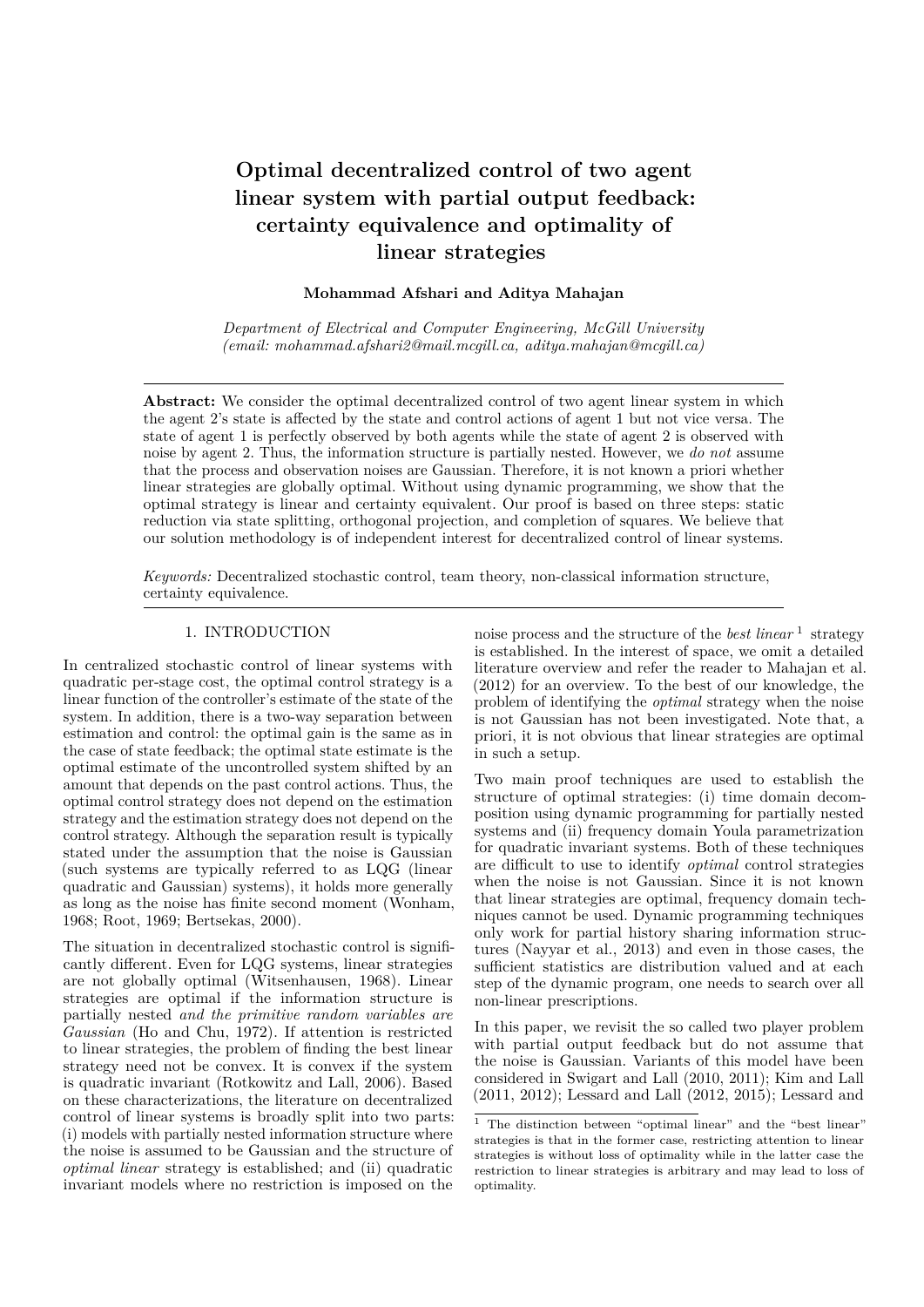Nayyar (2013); Nayyar et al. (2018). The model is partially nested and quadratic invariant; all of the previous papers assume that the noise is Gaussian (and hence, the optimal strategy is known to be linear). We do not impose any restriction on the noise or on the class of control strategies.

The main result of this paper is to show that even when the noise is not Gaussian, the optimal control strategy retains the main feature of the Gaussian noise case. In particular, there is a two way separation between estimation and control. On the one hand, the optimal control strategy is a linear function of the state estimates given the common and the local information; the corresponding gains are obtained by solving two standard Riccati equations. On the other hand, the optimal state estimates are given by the estimates of an uncontrolled system shifted by amounts that depend on the past control actions.

It is worth highlighting that since the noise is not Gaussian, the state estimate need not be a linear function of the observations. Thus, although the optimal control action is a linear function of the conditional estimate, it need not be a linear function of the observations. Furthermore, it may not be possible to recursively compute the state estimates and we need to recursively keep track of the conditional distributions. Thus, although we have shown that the state estimate is a sufficient statistics for control, it is not an information state for dynamic programming.

Our proof is based on a new solution methodology that consists of three steps: static reduction via state splitting, completion of squares, and orthogonal projection. We believe that our solution methodology is of independent interest for decentralized control of linear systems.

#### *1.1 Notations*

Given a matrix  $A$ ,  $A_{ij}$  denotes its  $(i, j)$ -th block element, *A*<sup>⊺</sup> denotes its transpose, vec(*A*) denotes the column vector of *A* formed by vertically stacking the columns of *A*. Given a square matrix *A*, Tr(*A*) denotes the sum of its diagonal elements.  $I_n$  denotes an  $n \times n$  identity matrix. We simply use *I* when the dimension is clear for context.

Given any vector valued process  $\{y(t)\}_{t\geq 1}$  and any time instances  $t_1$ ,  $t_2$  such that  $t_1 \leq t_2$ ,  $y(t_1:t_2)$  is a short hand notation for  $\text{vec}(y(t_1), y(t_1 + 1), \ldots, y(t_2)).$ 

Given random vectors  $x$  and  $y$ ,  $\mathbb{E}[x]$  denotes the mean of x and  $\mathbb{E}[x|y]$  denotes the conditional mean of random variable *x* given random variable *y*.

Superscript index agents and local, common, and stochastic components of state and control. Subscripts denote components of vectors and matrices. The notation  $\hat{x}(t|i)$  denotes the estimate of variable *x* at time *t* conditioned on the info at agent *i* at time *t*.

# 2. PROBLEM FORMULATION AND MAIN RESULT

#### *2.1 Problem formulation*

Consider a decentralized control system with two coupled agents. For  $i \in \{1, 2\}$ , let  $x_i(t) \in \mathbb{R}^{d_x^i}$  and  $u_i(t) \in \mathbb{R}^{d_u^i}$ denote the state and control action of agent *i*. The initial state of the system is  $(x_1(1), x_2(1))$  and for  $t \geq 1$ , the dynamics are given by

$$
x(t+1) = Ax(t) + Bu(t) + w(t),
$$
 (1)

where  $x(t) = \text{vec}(x_1(t), x_2(t))$  denotes the state of the system,  $u(t) = \text{vec}(u_1(t), u_2(t))$  denotes the control action of both controllers,  $w(t) = \text{vec}(w_1(t), w_2(t))$  is the system disturbance, and the system matrices are given by

$$
A = \begin{bmatrix} A_{11} & 0 \\ A_{21} & A_{22} \end{bmatrix} \text{ and } B = \begin{bmatrix} B_{11} & 0 \\ B_{21} & B_{22} \end{bmatrix}.
$$

The *A* and *B* matrices are block lower triangular. Thus, agent 1 affects the dynamics of agent 2 but not vice-versa. We may think of agent 1 as a major agent and agent 2 as a minor agent.

The system has partial output feedback. In particular, the state of agent 1 is perfectly observed by both agents while the state of agent 2 is observed by agent 2 with noise (but not observed by agent 1). In particular, the observation of agent 2 is

$$
y_2(t) = C_{21}x_1(t) + C_{22}x_2(t) + v_2(t).
$$
 (2)

Thus, the information  $I^i(t)$  available to agent *i*,  $i \in \{1, 2\}$ , is given by

$$
I^{1}(t) := \{x_{1}(1:t), u_{1}(1:t-1)\},
$$
\n(3)

$$
I^{2}(t) := \{x_{1}(1:t), y_{2}(1:t), u_{1}(1:t-1), u_{2}(1:t-1)\}.
$$
 (4)

Furthermore, agent *i* chooses its control action according to  $u_i(t) = g_{i,t}(I_i(t)),$ 

where  $g_i \coloneqq (g_{i,1}, \ldots, g_{i,T})$  is called the control strategy of agent *i*.

The primitive random variables  $\{x_1(1), x_2(1), w_1(1 : T),\}$  $w_2(1:T), v_2(1:T)$  are independent and have zero mean and finite variance. Note that we do not assume that the primitive random variables are Gaussian.

The system incurs a per-step cost of

$$
c(x(t), u(t)) = x(t)^{\mathsf{T}} Q x(t) + u(t)^{\mathsf{T}} R u(t), \tag{5}
$$

at time  $t \in \{1, \ldots, T-1\}$  and a terminal cost of

$$
C(x(T)) = x^{\mathsf{T}}(T)Q_T x(T). \tag{6}
$$

at time *T*. We assume that  $Q$  and  $Q_T$  are positive semidefinite and *R* is positive definite.

The performance of any strategy  $(g_1, g_2)$  is given by

$$
J(g_1, g_2) = \mathbb{E}\bigg[\sum_{t=1}^T c(x(t), u(t)) + C(x(T))\bigg].
$$
 (7)

We are interested in the following optimization problem.

*Problem 1.* Given horizon *T*, the system dynamic matrices *A* and *B*, the cost matrices *Q*, *Q<sup>T</sup>* , and *R*, and the covariance matrices of the primitive random variables, choose a strategy  $(g_1, g_2)$  to minimize the total expected cost given by (7).

*Remark 1.* The system described above is partially nested (Ho and Chu, 1972). Thus, if the primitive random variables are jointly Gaussian, then linear strategies are optimal. The system described above is also quadratic invariant (Rotkowitz and Lall, 2006). Thus, if we arbitrarily restrict attention to linear strategies, then the problem of finding the best linear strategy is convex. However, there is no general methodology to identify sufficient statistics for partially nested or quadratic invariant problems. In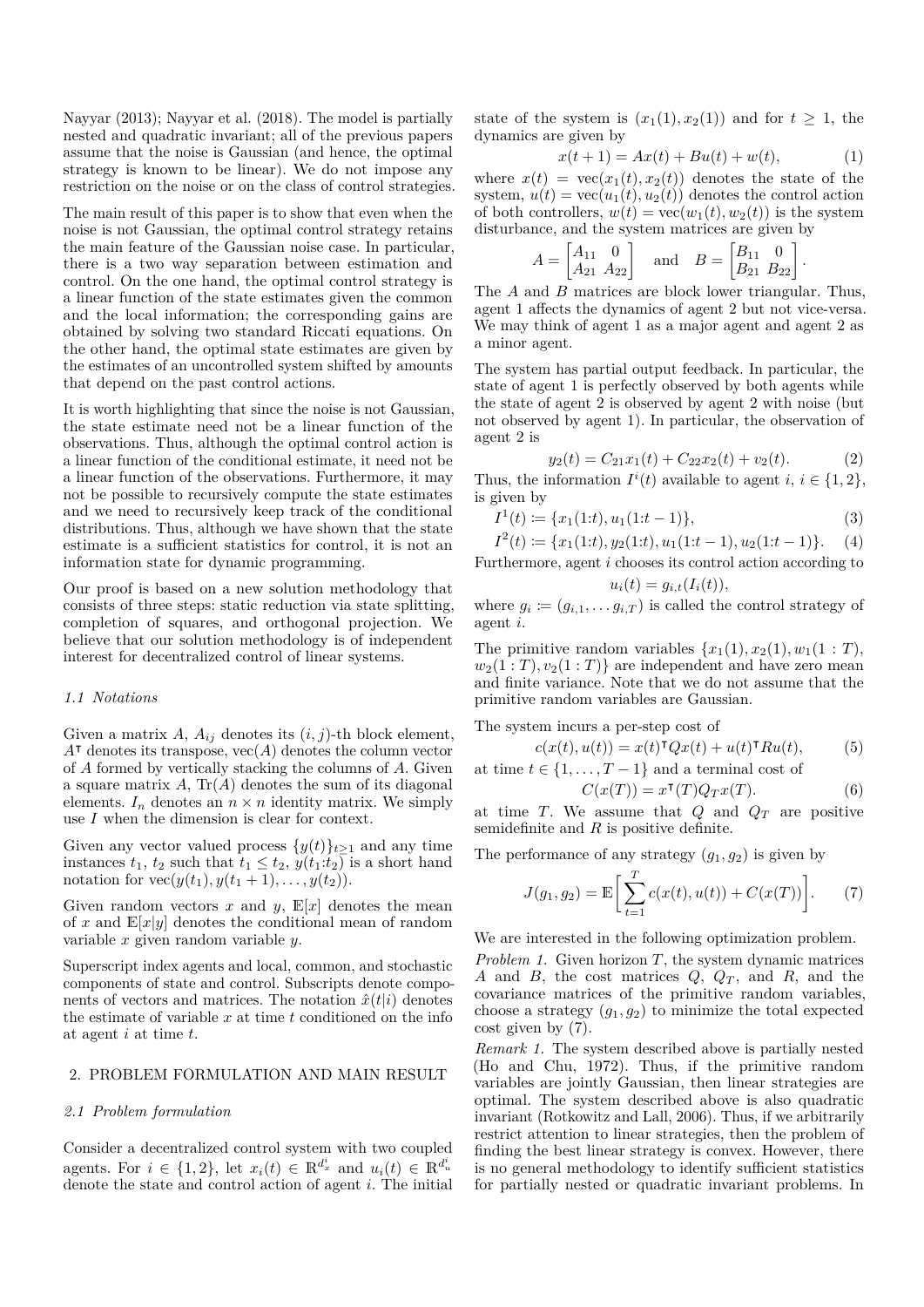addition, it is not known if linear strategies are globally optimal when the primitive random variables are not Gaussian.

#### *2.2 Main result*

Following Nayyar et al. (2013), we split the information at each agent into common information and local information. The common information is defined as the information commonly known to both agents, i.e.,

$$
Ic(t) := I1(t) \cap I2(t) = \{x1(1 : t), u1(1 : t - 1)\} = I1(t).
$$
  
The local information is the remaining information at each agent. Thus,

$$
I^{1,\ell}(t) := I^1(t) \setminus I^c(t) = \emptyset,
$$
  
\n
$$
I^{2,\ell}(t) := I^2(t) \setminus I^c(t) = \{y_2(1:t), u_2(1:t-1)\}.
$$

Now, we split the control action into two parts:  $u(t)$  =  $u^{\rm c}(t) + u^{\ell}(t)$ , where

$$
u^{c}(t) = \mathbb{E}[u(t)|I^{c}(t)],
$$
  

$$
u^{\ell}(t) = u(t) - u^{c}(t).
$$

We refer to  $u^c(t)$  and  $u^{\ell}(t)$  as the common control and the local control, respectively. We have the following properties.

(H1)  $u_1^{\ell}(t) = 0.$ 

(H2)  $\mathbb{E}[u_2^{\ell}(t)|I^c(t)] = 0.$ 

(H3)  $\mathbb{E}[u^{\mathsf{c}}(t)^\intercal u^{\ell}(t)] = 0.$ 

Both (H1) and (H2) follow from the definition of  $u^{\ell}(t)$  and (H3) follows because mean square error is orthogonal to the estimate.

Our main result is the following.

Theorem 1. Given the split of control action 
$$
u(t)
$$
 as  $u^c(t)$  and  $u^{\ell}(t) = \text{vec}(0, u_2^{\ell}(t))$ , the optimal control actions are

$$
u^{c}(t) = -L^{c}(t)\hat{x}(t|c),
$$
  
\n
$$
u_{2}^{e}(t) = -L^{e}(t)(\hat{x}_{2}(t|2) - \hat{x}_{2}(t|c)),
$$

where

$$
\hat{x}(t|c) = \mathbb{E}[x(t)|I^c(t)],
$$
  

$$
\hat{x}(t|2) = \mathbb{E}[x(t)|I^2(t)].
$$

Furthermore, the optimal gains are given by

$$
L^{c}(t) = [R + B^{T}S^{c}(t+1)B]^{-1}B^{T}S^{c}(t+1)A,
$$
  

$$
L^{\ell}(t) = [R_{22} + B_{22}^{T}S^{\ell}(t+1)B_{22}]^{-1}B_{22}^{T}S^{\ell}(t+1)A_{22},
$$

where  $S^c(1:T)$  and  $S^{\ell}(1:T)$  are the solution of the following standard Riccati equations:  $S^{c}(T) = Q_{T}, S^{\ell}(T) = [Q_{T}]_{22}$ , and for  $t \in \{T-1, \ldots, 1\},\$ 

$$
Sc(t) = Q + ATSc(t+1)A
$$
  
- L<sup>c</sup>(t)<sup>T</sup>[R + B<sup>T</sup>S(t+1)B]L<sup>c</sup>(t),

and

$$
S^{\ell}(t) = Q_{22} + A_{22}^{T} S^{\ell}(t+1) A_{22}
$$
  
-  $L^{\ell}(t)^{T} [R_{22} + B_{22}^{T} S^{\ell}(t+1) B_{22}] L^{\ell}(t).$ 

#### 3. PROOF OF THE MAIN RESULT

The proof consists of three steps. In Step 1, we split the state into controlled and uncontrolled components and

use that to provide a static reduction of the information structure. In Step 2, we use completion of squares to write an alternative expression for the total cost. In Step 3, we further simplify the expression of total cost using orthogonal projections. The final expression is such that the form of the optimal controller can be identified by inspection.

## *Step 1: Static reduction via state splitting*

We split the state into three components:  $x^c(t)$ ,  $x^{\ell}(t)$ ,  $x^s(t)$  (called the common, local, and stochastic components, respectively) as follows.

$$
x^{c}(1) = 0,
$$
  
\n
$$
x^{\ell}(1) = 0,
$$
  
\n
$$
x^{\ell}(t+1) = Ax^{c}(t) + Bu^{c}(t),
$$
  
\n
$$
x^{\ell}(1) = x(1),
$$
  
\n
$$
x^{s}(t+1) = Ax^{s}(t) + Bu^{l}(t),
$$
  
\n
$$
x^{s}(t+1) = Ax^{s}(t) + w(t).
$$
  
\nDue to the linearity of dynamics, we have

 $x(t) = x^{c}(t) + x^{\ell}(t) + x^{s}(t).$ 

Now, define

$$
y_2^s(t) = C_{21}x_1^s(t) + C_{22}x_2^s(t) + v_2(t)
$$
  
and consider the information structure  

$$
I^{1,s}(t) = \{x_1^s(1:t)\},
$$

$$
I^{2,s}(t) = \{y_2^s(1:t)\}.
$$

*Lemma 2.* For any arbitrary but fixed control strategy  $(g_1, g_2)$ ,  $I^1(t) \equiv I^{1,s}(t)$  and  $I^2(t) \equiv I^{2,s}(t)$  (i.e., both sets generate the same  $\sigma$ -field or, equivalently, they are functions of each other.

**Proof.** The proof is omitted due to space limitations but is similar in spirit to similar results for centralized stochastic control. For example, see Kumar and Varaiya (1986, Chapter 7.3).

Thus, we can assume that agents choose their control actions based on  $I^{i,s}(t)$  rather than  $I^{i}(t)$ . Note that  $I^{i,s}(t)$  does not depend on any of the previous control actions. Therefore, following Witsenhausen (1988), we call  ${I^{1,s}(t), I^{2,s}(t)}$  to be the *static reduction* of  ${I^1(t), I^2(t)}$ . We exploit the static reduction to simplify the expressions for conditional expectations.

# *Some preliminary properties*

Now we establish some preliminary properties of the different components of the state and the control that follow from state splitting and static reduction.

*Lemma 3.* The following properties hold.

(P1) 
$$
x_1^{\ell}(t) = 0.
$$

- (P2)  $\mathbb{E}[u_2^{\ell}(t)] = 0.$
- (P3) For any  $\tau \leq t$ ,  $\mathbb{E}[u_2^{\ell}(\tau)|I^c(t)] = 0$ .
- $\label{eq:2.1} \mbox{(P4)}\ \ \mathbb{E}[x_2^\ell(t)|I^{\rm c}(t)]=0.$
- (P5)  $\mathbb{E}[x^{\text{c}}(t)|I^{\text{c}}(t)] = x^{\text{c}}(t).$
- (P6) For any matrix *M* of compatible dimensions,  $\mathbb{E}[(x_2^{\ell}(t))$ <sup>T</sup> $Mx_1^{\rm s}(t)]=0.$

**Proof.** We prove each property separately.

(P1) This is an immediate consequence of the fact that *A* and *B* are block lower triangular,  $x^{\ell}(1) = 0$ , and  $u_1^{\ell}(t) = 0.$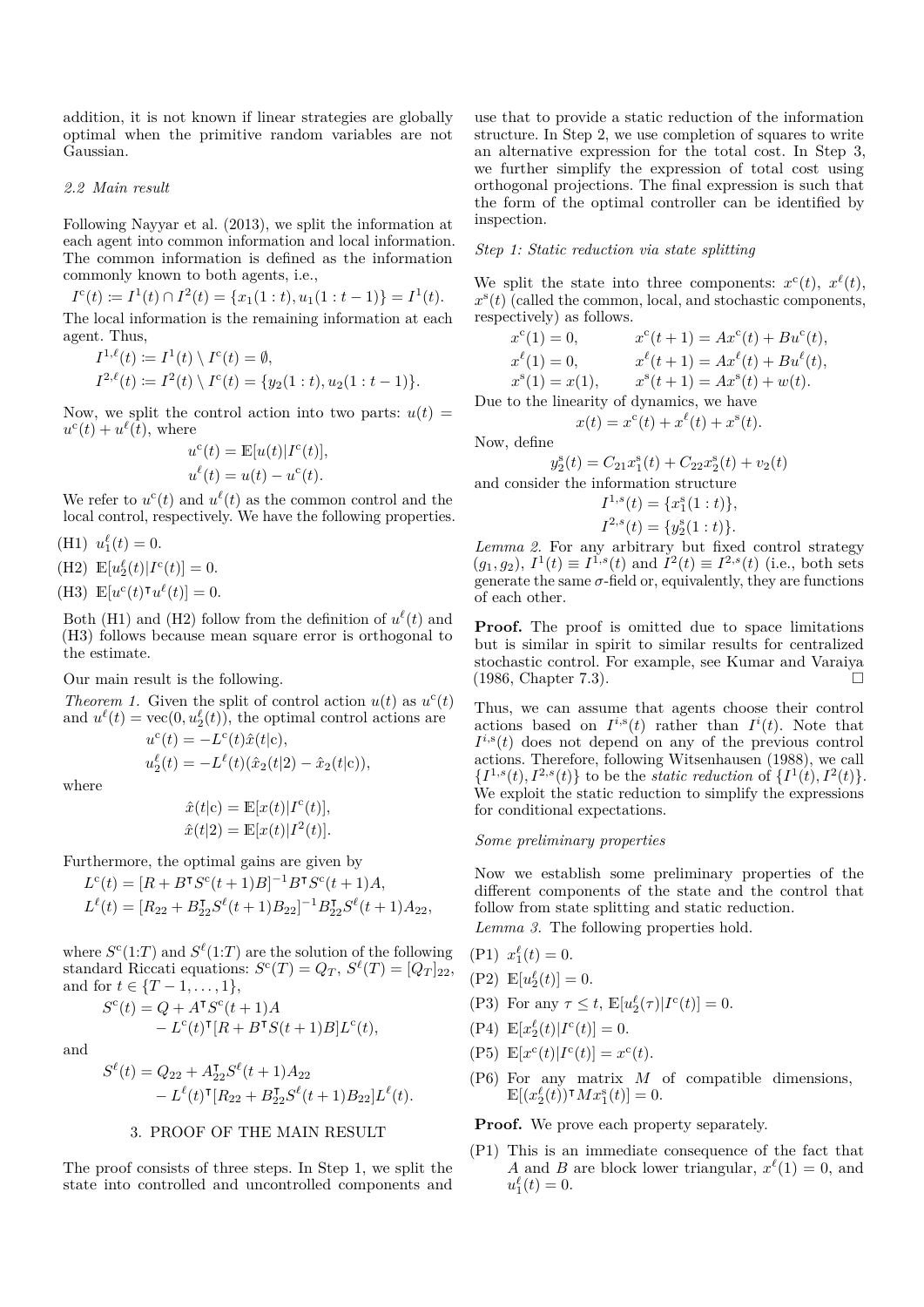(P2) By the smoothing property of conditional expectation, we have

$$
\mathbb{E}[u_2^{\ell}(t)] = \mathbb{E}\big[\mathbb{E}[u_2^{\ell}(t)|I^c(t)]\big] = 0
$$

where the last equality follows from (H2).

(P3) By (H2), we have that  $\mathbb{E}[u^{\ell}(t)|I^{\infty}(t)] = 0$ . Now consider *τ < t*. By Lemma 2,

$$
\mathbb{E}[u_2^{\ell}(t)|I^{\mathbf{c}}(t)] = \mathbb{E}[u_2^{\ell}(t)|I^{1,s}(t)].
$$

Now observe that,

$$
I^{1,s}(t) = \{x_1^s(1:t)\} \equiv \{x_1^s(1:\tau), w_1(\tau:t-1)\}
$$
  
=  $\{I^{1,s}(\tau), w_1(\tau:t-1)\}$ 

Thus,

$$
\mathbb{E}[u_2^{\ell}(t)|I^{1,s}(t)] = \mathbb{E}[u_2^{\ell}(\tau)|I^{1,s}(\tau), w_1(\tau:t-1)]
$$
  
\n
$$
\stackrel{(a)}{=} \mathbb{E}[u_2^{\ell}(\tau)|I^{1,s}(\tau)]
$$
  
\n
$$
\stackrel{(b)}{=} \mathbb{E}[u_2^{\ell}(\tau)|I^{1}(\tau)]
$$
  
\n
$$
\stackrel{(c)}{=} 0
$$

where (a) holds because  $u_2^{\ell}(\tau)$  is independent of future noise  $w_1(\tau:t-1)$ , (b) uses Lemma 2, and (c) uses (H2).

(P4) Since 
$$
x^{\ell}(1) = 0
$$
, from (H1) and (P1) we have that  $t-1$ 

$$
x_2^{\ell}(t) = \sum_{\tau=1}^{t-1} A_{22}^{\tau-1} B_{22} u_2^{\ell}(t-\tau).
$$

Hence, the result follows from (P3).

- (P5) By definition,  $u^c(1:t)$  is a function of  $I^c(t)$ , and therefore,  $x^c(t)$  is a function of  $I^c(t)$ .
- (P6) By the smoothing property of conditional expectation, we have

$$
\mathbb{E}[(x_2^{\ell}(t))^{\intercal} Q_{21}x_1^{\mathbf{s}}(t)] = \mathbb{E}\big[\mathbb{E}[(x_2^{\ell}(t))^{\intercal} Q_{21}x_1^{\mathbf{s}}(t)|I^{\mathbf{c}}(t)]\big] \stackrel{(a)}{=} \mathbb{E}\big[\mathbb{E}[(x_2^{\ell}(t))^{\intercal}|I^{\mathbf{c}}(t)]\,Q_{21}x_1^{\mathbf{s}}(t)\big] \stackrel{(b)}{=} 0,
$$

where (*a*) follows because  $x_1^s(t)$  is part of  $I^c(t)$  and (*b*) follows from  $(P4)$ .

For ease of notation, we consider the following combinations of different components of the state:

$$
z^{c}(t) = x^{c}(t) + x^{s}(t),
$$
  

$$
z_{2}^{\ell}(t) = x_{2}^{\ell}(t) + x_{2}^{s}(t).
$$

Based on the properties of Lemma 3, we show that the per-step cost can be split as follows.

*Lemma 4.* The following properties hold:

(1) 
$$
\mathbb{E}\big[u(t)^{\intercal}Ru(t)\big] = \mathbb{E}\big[u^c(t)^{\intercal}Ru^c(t) + u_2^{\ell}(t)^{\intercal}R_{22}u_2^{\ell}(t)\big].
$$

(2) 
$$
\mathbb{E}[x(t)^{\mathsf{T}}Qx(t)] = \mathbb{E}[(z^{c}(t))^{\mathsf{T}}Q(z^{c}(t)) + (z^{\ell}(t))^{\mathsf{T}}Q_{22}(z^{\ell}(t)) - x_{2}^{s}(t)Q_{22}x_{2}^{s}(t)].
$$

**Proof.** We prove the two parts separately.

(1) From smoothing property of conditional expectation and (H3), we get

$$
\mathbb{E}[u(t)^{\mathsf{T}}Ru(t)] = \mathbb{E}[u^{c}(t)^{\mathsf{T}}Ru^{c}(t) + u^{\ell}(t)^{\mathsf{T}}Ru^{\ell}(t)].
$$
  
The result then follows from (H1).

(2) Since  $x(t) = x^{c}(t) + x^{\ell}(t) + x^{s}(t)$ , we can write

 $\mathbb{E}[x(t)^\intercal Qx(t)] = \mathbb{E}[(x^{\mathsf{c}}(t)+x^{\mathsf{s}}(t))^\intercal Q(x^{\mathsf{c}}(t)+x^{\mathsf{s}}(t))]$  $+ \mathbb{E}[x^{\ell}(t)^{\mathsf{T}}Qx^{\ell}(t) + 2x^{\ell}(t)^{\mathsf{T}}Q(x^{\mathsf{s}}(t) + x^{\mathsf{c}}(t))].$  (8)

Now from (P1) we have

$$
\mathbb{E}[x^{\ell}(t)^{\mathsf{T}}Qx^{\ell}(t)] = \mathbb{E}[x_2^{\ell}(t)^{\mathsf{T}}Q_{22}x_2^{\ell}(t)]. \tag{9}
$$
  
From (P1) and (P6) we have

$$
\mathbb{E}[x^{\ell}(t)^{\mathsf{T}}Qx^{\mathsf{s}}(t)] = \mathbb{E}[x_2^{\ell}(t)^{\mathsf{T}}Q_{22}x_2^{\mathsf{s}}(t)].\tag{10}
$$

Finally, from smoothing property of conditional expectation, we have

$$
\mathbb{E}[x^{\ell}(t)^{\mathsf{T}}Qx^{\mathsf{c}}(t)] = \mathbb{E}[x^{\ell}(t)^{\mathsf{T}}Qx^{\mathsf{c}}(t)|I^{\mathsf{c}}(t)]]
$$
\n
$$
\stackrel{(a)}{=} \mathbb{E}[x^{\ell}(t)^{\mathsf{T}}|I^{\mathsf{c}}(t)]Qx^{\mathsf{c}}(t)]
$$
\n
$$
\stackrel{(b)}{=} 0,
$$
\n(11)

where  $(a)$  follows from  $(P5)$ , and  $(b)$  follows from  $(P1)$ and  $(P4)$ . Substituting  $(9)$ ,  $(10)$ , and  $(11)$  in  $(8)$  and competing the squares, we get the results.  $\Box$ 

#### *Step 2. Completion of squares*

*Lemma 5.* For variables *x* and *u* and matrices *A*, *B*, *R* and *S* of appropriate dimensions, we have

$$
u^{\mathsf{T}}Ru + (Ax + Bu)^{\mathsf{T}}S(Ax + Bu) = (u + Lx)^{\mathsf{T}}\Delta(u + Lx) + x^{\mathsf{T}}\tilde{S}x,
$$
  
where

$$
\Delta = [R + B^{\mathsf{T}} S B], \quad L = \Delta^{-1} B^{\mathsf{T}} S A, \quad \tilde{S} = A^{\mathsf{T}} S A - L^{\mathsf{T}} \Delta L.
$$

**Proof.** The proof follows easily from multiplying the second term in the left hand side and adding and subtracting the term  $(Lx)^\intercal \Delta Lx$ .

*Lemma 6.* For random variables  $(x, u, w)$  such that *w* is zero-mean and independent of  $(x, u)$ , and given matrices *A*, *B*, *R*, and *S* of appropriate dimensions, we have

$$
\mathbb{E}[u^{\mathsf{T}} Ru + (Ax + Bu + w)^{\mathsf{T}} S(Ax + Bu + w)]
$$

$$
= \mathbb{E}[(u + Lx)^{\mathsf{T}}\Delta(u + Lx)] + \mathbb{E}[x^{\mathsf{T}}\tilde{S}x] + \mathbb{E}[w^{\mathsf{T}}Sw],
$$
  
where  $\Delta$ , L, and  $\tilde{S}$  are as in Lemma 5.

**Proof.** Since *w* is zero mean and independent of (*x, u*), we have

$$
\mathbb{E}[(Ax + Bu + w)^{\intercal}S(Ax + Bu + w)]
$$

$$
= \mathbb{E}[(Ax + Bu)^{\mathsf{T}}S(Ax + Bu) + w^{\mathsf{T}}Sw].
$$

Simplifying the first term using Lemma 6, we get the result.  $\Box$ 

*Lemma 7.* The total cost  $J(g_1, g_2)$  may be written as

$$
\mathbb{E}\Big[x(1)^{\intercal}S^{c}(1)x(1) + x_{2}(1)^{\intercal}S^{\ell}(1)x_{2}(1) + \sum_{t=1}^{T-1} \Big[w(t)^{\intercal}S^{c}(t+1)w(t) + w_{2}(t)^{\intercal}S^{\ell}(t+1)w_{2}(t)\Big] + \sum_{t=1}^{T-1} \Big[(u^{c}(t) + L^{c}(t)z^{c}(t))^{\intercal}\Delta^{c}(t)(u^{c}(t) + L^{c}(t)z^{c}(t))\Big] + \sum_{t=1}^{T-1} \Big[(u_{2}^{\ell}(t) + L^{\ell}(t)z_{2}^{\ell}(t))^{\intercal}\Delta^{\ell}(t)(u_{2}^{\ell}(t) + L^{\ell}(t)z_{2}^{\ell}(t))\Big] + \sum_{t=1}^{T-1} \Big[(A_{21}x_{1}^{s}(t))^{\intercal}S^{\ell}(t+1)(A_{21}x_{1}^{s}(t) + 2A_{22}x_{2}^{s}(t)) - \sum_{t=1}^{T}x_{2}^{s}(t)Q_{22}x_{2}^{s}(t)\Big]\Big]
$$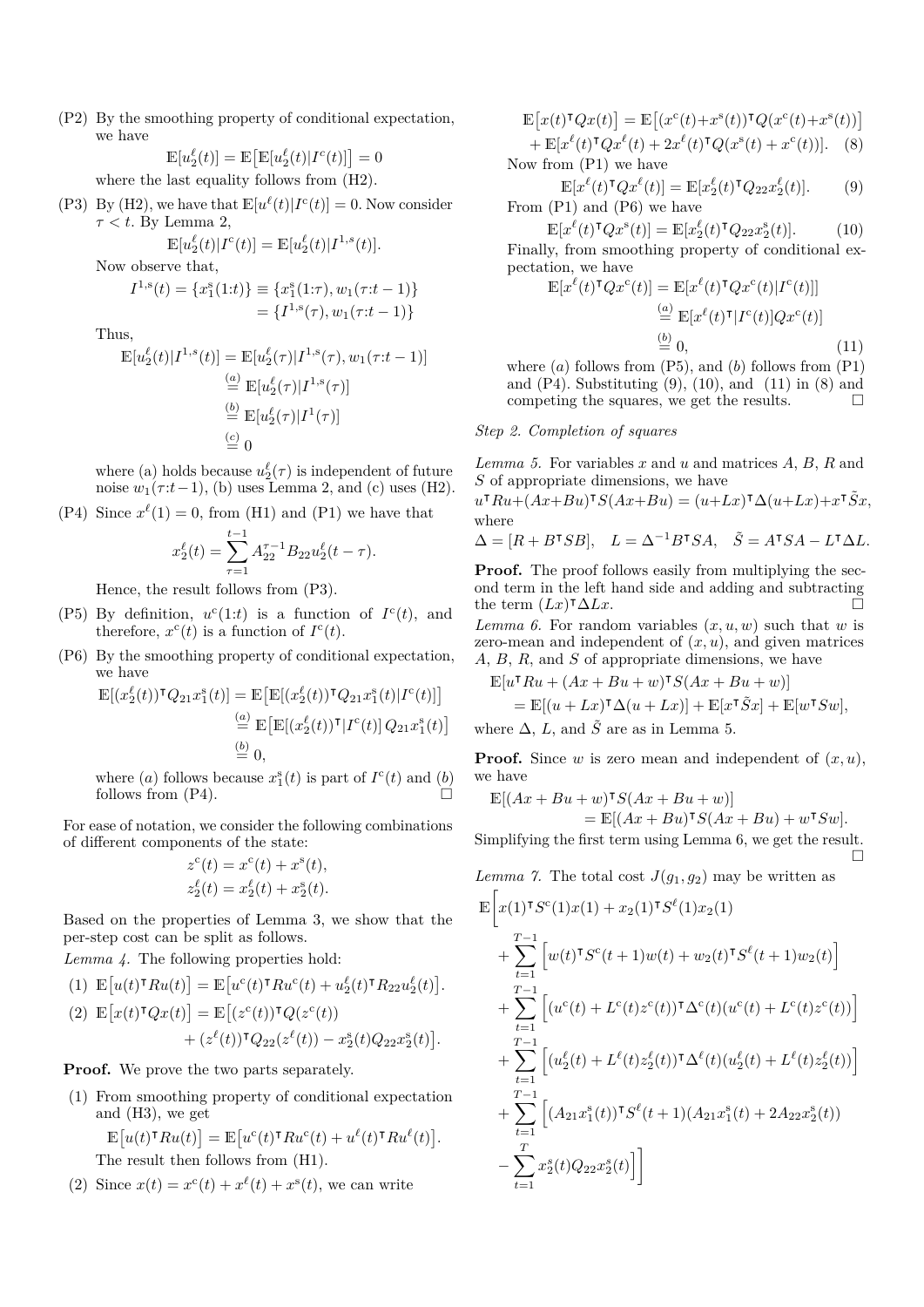where

$$
\begin{aligned} \Delta^{\rm c}(t) & = [R+B^\intercal S^{\rm c}(t+1)B],\\ \Delta^\ell(t) & = [R_{22}+B_{22}^\intercal S^\ell(t+1)B_{22}]. \end{aligned}
$$

**Proof.** We start rewriting the total cost using the result of Lemma 4. Now, the dynamics of  $z^c(t)$  and  $z^{\ell}(t)$  may be written as

 $z^{c}(t+1) = Az^{c}(t) + Bu^{c}(t) + w(t),$ 

$$
z_2^{\ell}(t+1) = A_{22}z_2^{\ell}(t) + A_{21}x_1^s(t) + B_{22}u_2^{\ell}(t) + w_2(t),
$$

where we can write the full dynamics of second equation as follows:

$$
\begin{bmatrix} x_1^s(t+1) \\ z_2^{\ell}(t+1) \end{bmatrix} = \begin{bmatrix} A_{11} & 0 \\ A_{21} & A_{22} \end{bmatrix} \begin{bmatrix} x_1^s(t) \\ z_2^{\ell}(t) \end{bmatrix} + \begin{bmatrix} 0 \\ B_{22} \end{bmatrix} u_2^{\ell}(t) + \begin{bmatrix} w_1(t) \\ w_2(t) \end{bmatrix}.
$$

Note that  $w(t)$  is zero mean and independent of  $(z^c(t), u^c(t))$ (because both  $z^c(t)$  and  $u^c(t)$  depend on  $w(1 : t-1)$  which is independent of  $w(t)$ ). Similarly,  $w(t)$  is zero mean and independent of  $(\text{vec}(x_1^2(t), z_2^{\ell}(t)), u_2^{\ell}(t))$ . The result then follows from recursively applying Lemma 6.  $\Box$ 

An immediate consequence of Lemma 7 is the following. *Lemma 8.* We can minimize  $J(g_1, g_2)$  by minimizing  $\tilde{J}(g_1, g_2)$  defined as

$$
\mathbb{E}\Bigg[\sum_{t=1}^{T-1} \Big[(u^{c}(t) + L^{c}(t)z^{c}(t))\Big] \Delta^{c}(t)(u^{c}(t) + L^{c}(t)z^{c}(t))\Big] \n+ \sum_{t=1}^{T-1} \Big[(u_{2}^{\ell}(t) + L^{\ell}(t)z_{2}^{\ell}(t))\Big] \Delta^{\ell}(t)(u_{2}^{\ell}(t) + L^{\ell}(t)z_{2}^{\ell}(t))\Big]\Bigg].
$$
\n(12)

**Proof.** The result follows from Lemma 7 and observing that the remaining terms in the expression for  $J(q_1, q_2)$  in Lemma 7 are a function of primitive random variables and hence, do not depend on the choice of control actions.

# *Step 3. Orthogonal projection*

In order to minimize  $\tilde{J}(g_1, g_2)$  defined in (12), define

 $\hat{z}^{\text{c}}(t) \coloneqq \mathbb{E}[z^{\text{c}}(t)|I^{\text{c}}(t)],$  $\hat{z}_2^{\ell}(t) \coloneqq \mathbb{E}[z_2^{\ell}(t)|I^2(t)] - \mathbb{E}[z_2^{\ell}(t)|I^1(t)].$ 

*Lemma 9.* Let  $\tilde{z}^c(t) = z^c(t) - \hat{z}^c(t)$  and  $\tilde{z}^{\ell}_2(t) = z^{\ell}_2(t) - \hat{z}^{\ell}_2(t)$ . Then, we have the following:

(C1)  $\tilde{z}^c(t)$  and  $\tilde{z}^{\ell}_2(t)$  may be written in terms of the primitive random variables. Hence, they do not depend on the control strategies.

 $\mathbb{E}[\tilde{z}^{\mathsf{c}}(t)^{\intercal}\hat{z}^{\mathsf{c}}(t)] = 0$ 

- $\mathbb{E}[\tilde{z}_2^{\ell}(t)^{\intercal}\hat{z}_2^{\ell}(t)] = 0.$
- (C4) For any matrix *M* of appropriate dimensions, we have  $\mathbb{E}[u_2^{\ell}(t)^{\intercal}M\tilde{z}_2^{\ell}(t)]=0.$

## **Proof.**

(C1) Note that

 $\hat{z}^c(t) = \mathbb{E}[x^c(t) + x^s(t)|I^c(t)] = x^c(t) + \mathbb{E}[x^s(t)|I^{1,s}(t)].$ where the second equality uses (P5) and Lemma 2. Thus,

$$
\tilde{z}^{\mathbf{c}}(t) := z^{\mathbf{c}}(t) - \hat{z}^{\mathbf{c}}(t) = x^{\mathbf{s}}(t) - \mathbb{E}[x^{\mathbf{s}}(t)|I^{1,s}(t)],
$$
 which only depends on the primitive random variables.

For the second part, observe that

$$
\hat{z}_2^{\ell}(t) = \mathbb{E}[z_2^{\ell}(t)|I^2(t)] - \mathbb{E}[z_2^{\ell}(t)|I^1(t)]
$$
  
\n
$$
= x_2^{\ell}(t) + \mathbb{E}[x_2^{\rm s}(t)|I^2(t)] - \mathbb{E}[x_2^{\rm s}(t)|I^1(t)] - \mathbb{E}[x_2^{\rm s}(t)|I^1(t)]
$$
  
\n
$$
\stackrel{(a)}{=} x_2^{\ell}(t) + \mathbb{E}[x_2^{\rm s}(t)|I^{2,s}(t)] - \mathbb{E}[x_2^{\rm s}(t)|I^{1,s}(t)],
$$
\n(13)

where  $(a)$  uses Lemma 2 and  $(P4)$ . Thus,

$$
\begin{aligned} \tilde{z}_2^{\ell}(t) &= z_2^{\ell}(t) - \hat{z}_2^{\ell}(t) \\ &= x_2^{\mathrm{s}}(t) - \mathbb{E}[x_2^{\mathrm{s}}(t)|I^{2,s}(t)] + \mathbb{E}[x_2^{\mathrm{s}}(t)|I^{1,s}(t)], \end{aligned} \tag{14}
$$

which only depends on the primitive random variables.

- (C2) This follows immediately from the fact that error of a mean-squared estimator is orthogonal to the estimate.
- (C3) Using the expressions for  $\hat{z}_2^{\ell}(t)$  and  $\tilde{z}_2^{\ell}(t)$  from (13) and (14), we get

$$
\mathbb{E}[z_2^{\ell}(t)^{\intercal}\hat{z}_2^{\ell}(t)]
$$
\n
$$
= \mathbb{E}[x_2^{\epsilon}(t)^{\intercal}x_2^{\ell}(t) - \mathbb{E}[x_2^{\epsilon}(t)|I^2(t)]^{\intercal}x_2^{\ell}(t)]
$$
\n
$$
+ \mathbb{E}[\mathbb{E}[x_2^{\epsilon}(t)|I^1(t)]^{\intercal}x_2^{\ell}(t)]
$$
\n
$$
+ \mathbb{E}[x_2^{\epsilon}(t)^{\intercal}\mathbb{E}[x_2^{\epsilon}(t)|I^2(t)]]
$$
\n
$$
- \mathbb{E}[\mathbb{E}[x_2^{\epsilon}(t)|I^2(t)]^{\intercal}\mathbb{E}[x_2^{\epsilon}(t)|I^2(t)]]
$$
\n
$$
+ 2\mathbb{E}[\mathbb{E}[x_2^{\epsilon}(t)|I^2(t)]^{\intercal}\mathbb{E}[x_2^{\epsilon}(t)|I^1(t)]]
$$
\n
$$
- \mathbb{E}[x_2^{\epsilon}(t)^{\intercal}\mathbb{E}[x_2^{\epsilon}(t)|I^1(t)]]
$$
\n
$$
- \mathbb{E}[\mathbb{E}[x_2^{\epsilon}(t)|I^1(t)]^{\intercal}\mathbb{E}[x_2^{\epsilon}(t)|I^1(t)]]
$$
\n
$$
(15)
$$

Now, we consider each of the terms separately.

$$
\mathbb{E}\big[x_2^s(t)^\intercal x_2^\ell(t) - \mathbb{E}[x_2^s(t)|I^2(t)]^\intercal x_2^\ell(t)\big] \n\stackrel{(a)}{=} \mathbb{E}\big[x_2^s(t)^\intercal x_2^\ell(t) - \mathbb{E}[x_2^s(t)^\intercal x_2^\ell(t)|I^2(t)]\big] = 0, \tag{16}
$$

where (*a*) follows because  $x_2^{\ell}(t)$  is a function of  $I^2(t)$ and the last equation follows from smoothing property of conditional expectation. For the remaining terms, we will simplify them by first using the smoothing property of conditional expectation (and conditioning on  $I^1(t)$  or  $I^2(t)$  as appropriate), moving one term out of the inner expectation, and simplifying using Lemma 3. Thus,

$$
\mathbb{E}\big[\mathbb{E}[x_2^s(t)|I^1(t)]^\intercal x_2^\ell(t)\big] \n= \mathbb{E}\big[\mathbb{E}\big[\mathbb{E}[x_2^s(t)|I^1(t)]^\intercal x_2^\ell(t)|I^1(t)\big]\big] \n= \mathbb{E}\big[\mathbb{E}[x_2^s(t)|I^1(t)]^\intercal \mathbb{E}[x_2^\ell(t)|I^1(t)]\big] = 0.
$$
\n(17)

Next, consider

$$
\mathbb{E}[x_2^s(t)^{\mathsf{T}}\mathbb{E}[x_2^s(t)|I^2(t)]]
$$
\n
$$
= \mathbb{E}\big[\mathbb{E}[x_2^s(t)^{\mathsf{T}}\mathbb{E}[x_2^s(t)|I^2(t)]|I^2(t)]\big]
$$
\n
$$
= \mathbb{E}\big[\mathbb{E}[x_2^s(t)|I^2(t)]^{\mathsf{T}}\mathbb{E}[x_2^s(t)|I^2(t)]\big].
$$
\n(18)

Finally, by a similar argument we can show that (Term I) is 0. Substituting  $(16)$ – $(18)$  in  $(15)$ , we get the result.

(C4) Using the expression for  $\tilde{z}_2^{\ell}(t)$  from (14), we get

$$
\mathbb{E}[u_2^{\ell}(t)^{\mathsf{T}} M \tilde{z}_2^{\ell}(t)] \n= \mathbb{E}[u_2^{\ell}(t)^{\mathsf{T}} M (x_2^{\mathsf{s}}(t) - \mathbb{E}[x_2^{\mathsf{s}}(t)|I^2(t)])] \n+ \mathbb{E}[u_2^{\ell}(t)^{\mathsf{T}} M \mathbb{E}[x_2^{\mathsf{s}}(t)|I^1(t)]]
$$